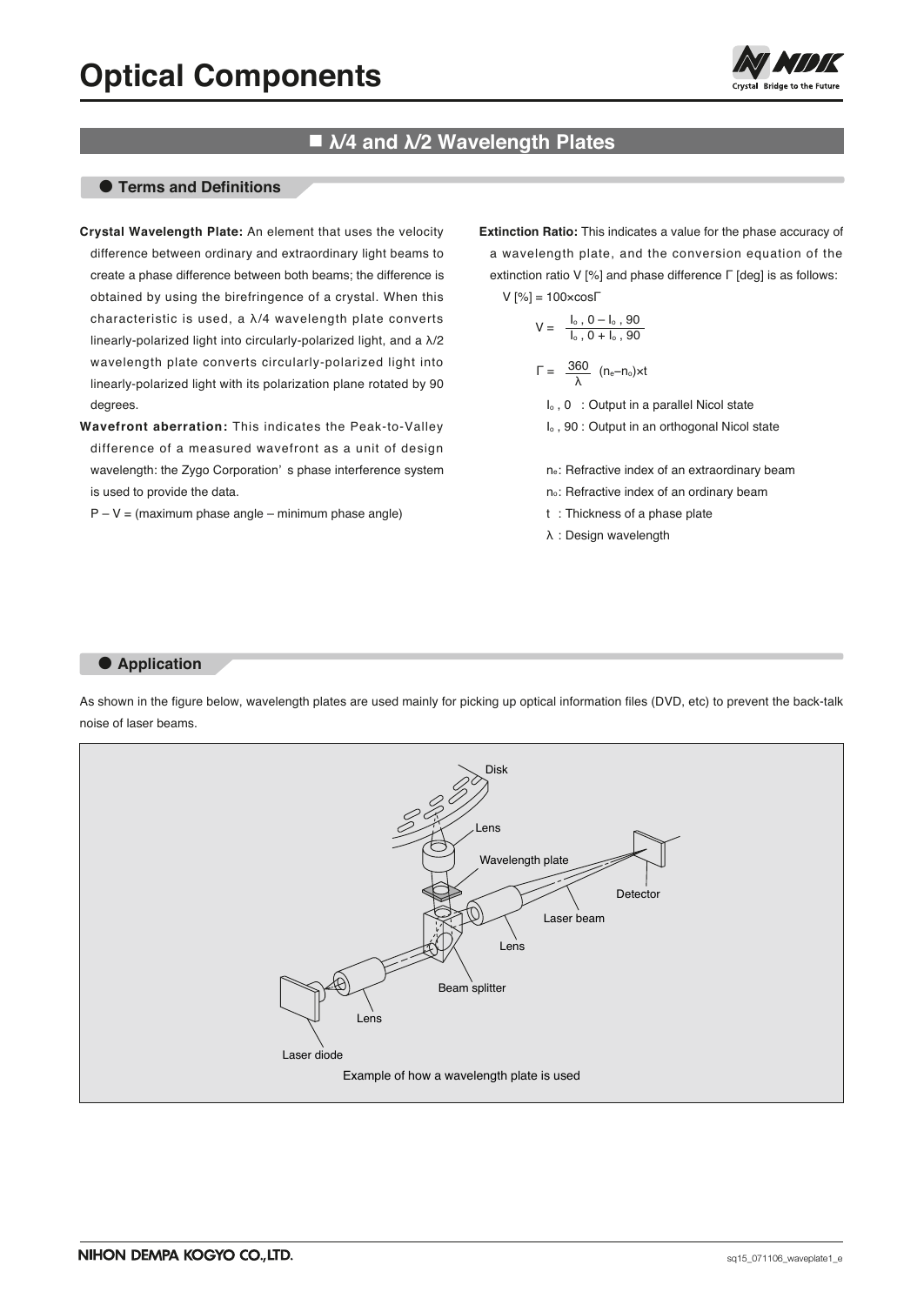

# $\blacksquare$  **λ/4 and λ/2 Wavelength Plates**

#### l **Features**

- 1. A computer controlled and grown synthetic quartz crystal for optical components is used, and by accurately processing the thickness of the plate, the extinction ratio is kept within a range of  $\pm 5\%$ .
- 2. A single board-type plate has good wavefront aberration and is thin. Therefore, it is convenient to use when bonded to a beam splitter, etc.
- 3. The bonding-type plate enables the influence on phase accuracy caused by variations in optical rotation and the laser incident angle to be ignored. Therefore, it can be embedded in an optical system more easily.



### $\bullet$  **Standard specifications**

|                                           | Product name<br>Specifications | Single-board Type I<br>$(x or y-cut)$                                      | Single-board Type II<br>$(\theta^{\circ}Z$ –cut) | <b>Bonding Type</b>                       |  |
|-------------------------------------------|--------------------------------|----------------------------------------------------------------------------|--------------------------------------------------|-------------------------------------------|--|
| Wavelength range                          |                                | Laser oscillation wavelength between 400 to 2,000 nm                       |                                                  |                                           |  |
| Size                                      | Outline                        | Round plate of $\phi$ 5 to 10 mm or square plate of<br>5 x 5 to 10 x 10 mm |                                                  |                                           |  |
|                                           | <b>Thickness</b>               | $0.3$ to 1.0 mm                                                            |                                                  | $0.5$ to 1.0 mm                           |  |
| Wavefront aberration                      |                                | Max. $\lambda$ /4 ( $\lambda$ = 633 nm transmission)                       |                                                  |                                           |  |
| Extinction ratio                          |                                | ±5%                                                                        |                                                  |                                           |  |
| Transmittance                             |                                |                                                                            | Min. 99%<br>(AR coating on both surfaces)        | Min. 98%<br>(AR coating on both surfaces) |  |
| Directional accuracy<br>of the light axis |                                | $\pm 60'$ (see the right)                                                  |                                                  |                                           |  |

\* The size and thickness of wavelength plates can be changed upon request.

![](_page_1_Figure_11.jpeg)

![](_page_1_Picture_12.jpeg)

The angle between the reference and the optical axis is 45°. \* The arrow shows the light axis.

## $\bullet$  **Environment Resistance**

The following reliability tests guarantee the specified optical characteristics of NDK' s optical components.

| Subjected to high temperature                   | l For 96 hours at +85 °C l                                                           |
|-------------------------------------------------|--------------------------------------------------------------------------------------|
| Subjected to low temperature                    | l For 96 hours at –40 °C                                                             |
| Subjected to high temperature and high humidity | For 96 hours at +60 °C and 95 %                                                      |
| Heat shock                                      | 10 cycles (one cycle is conducted for 30 minutes at -40 °C and 30 minutes at +85 °C) |
| Mechanical strength                             | No flaws after the surface is rubbed with absorbent cotton                           |